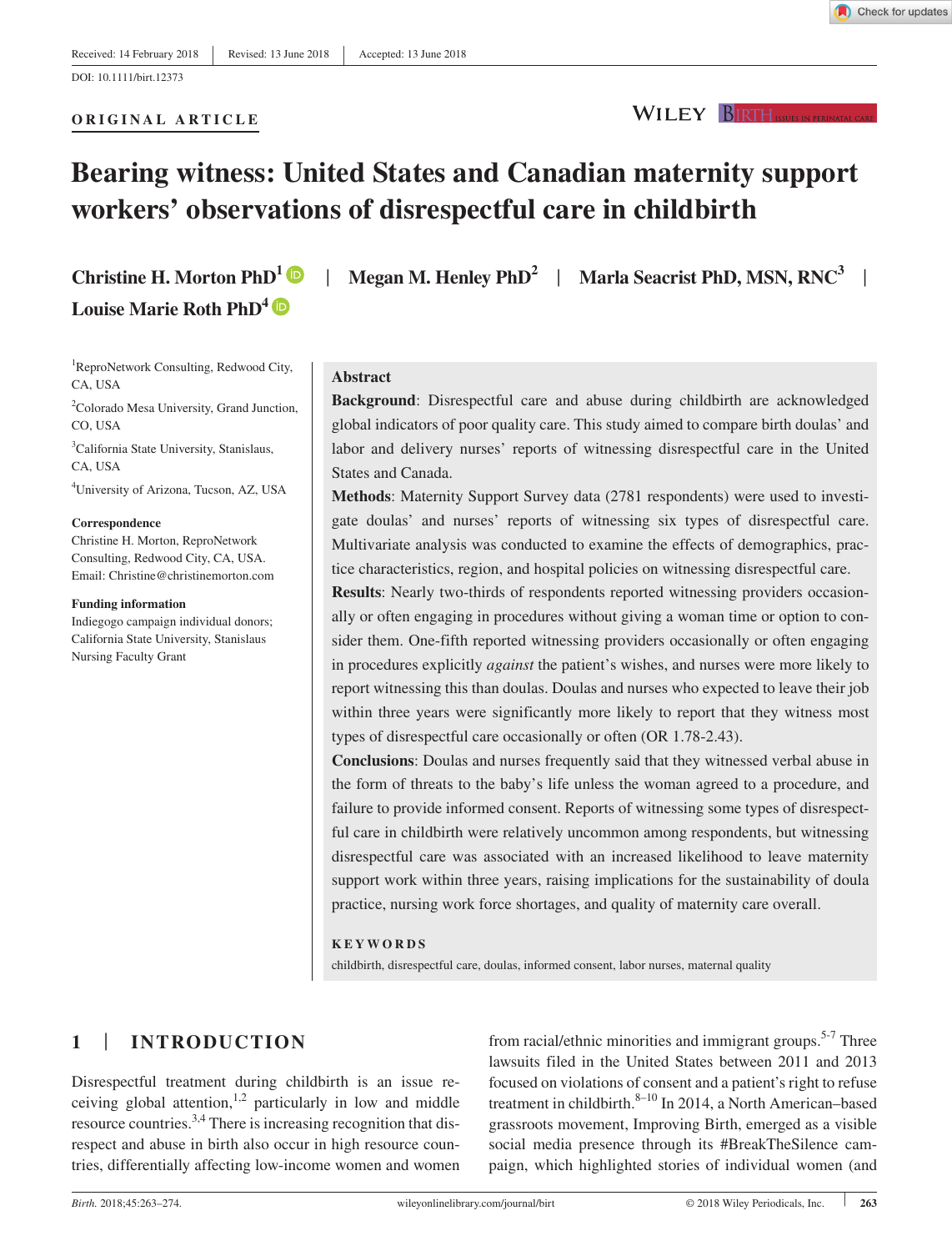**264 WILEY-RIRTH EXPLORED CONFIDENCE** 

their partners) who felt traumatized or victimized by disrespectful care in childbirth.<sup>11</sup> A 2015 article in the *Annals of Internal Medicine* described two incidents of disrespectful obstetric care with "heavy overtones of sexual assault and racism" from the perspective of United States physician trainees.<sup>12,13</sup> The Canadian Broadcasting Corporation exposed hundreds of complaints about disrespectful maternity care in Canadian hospitals in  $2016<sup>14</sup>$  Even if most clinicians are caring and compassionate, these examples show that disrespectful care occurs in facility-based childbirth settings in high resource countries yet the extent of disrespectful care is unknown.15,16 This study aimed to examine and compare the frequency with which birth doulas and labor and delivery nurses (here referred to as maternity support workers) report witnessing disrespectful care in the United States and Canada.

Qualitative studies have illuminated women's experiences of disrespectful care during childbirth.1,3,4,17,18 Verbal abuse during childbirth can have a lasting negative influence on women; decades later, elderly women describe verbal abuse during childbirth and recall being blamed for negative outcomes and scolded for being loud.19 Women from racial and ethnic minorities have reported derogatory comments or judgmental remarks about their race or culture in maternity care settings.  $6,20-22$ 

There is increasing specificity in the measurement of disrespectful care. In a systematic review of qualitative, quantitative, and mixed-methods studies on disrespectful care of women during childbirth cross-nationally and across income levels, Bohren and colleagues constructed a seven-item typology of disrespectful care during childbirth, shown in Table  $1<sup>1</sup>$ This study, fielded prior to Bohren et al's publication, examines six types of disrespectful care, among three typologies: *Verbal abuse*, including threats of poor outcomes, racially demeaning comments, and sexually degrading remarks; *Stigma and discrimination* in the form of extra procedures

because of race/ethnicity; and *Failure to meet professional standards of care* by failing to secure fully informed consent or by performing procedures explicitly against a woman's wishes.<sup>1</sup> Clinicians, health organizations, and childbirth advocates recognize the growing problem of disrespectful care in childbirth; and recent efforts to develop patient-reported metrics on these phenomena show promise to better measure this critical quality issue.<sup>2,23</sup>

Verbal abuse can include "threatening, scolding, ridiculing, shaming, coercing, yelling, belittling, lying, manipulating, mocking, dismissing, and refusing to acknowledge—behaviors that undermine the recipient's self-esteem while enhancing the abuser's sense of power."<sup>24</sup> Verbal abuse can arise based on power imbalances in the clinician-patient relationship and/or race, class, and gender inequalities in society.4,25 For example, maternity clinicians in the labor and delivery (L&D) setting (nurses, midwives, and physicians) may exaggerate fetal risks to coerce a woman to consent to clinical intervention.<sup>26</sup> Many women experience trauma after childbirth interventions that they subsequently come to know were coercive and unnecessary.<sup>27</sup>

Racial/ethnic health disparities in infant and maternal mortality are long-standing, persistent outcomes in the United States and Canada and, like disrespectful care in childbirth, represent a human rights crisis.<sup>5</sup> Obstetric procedures, such as cesareans, are overused among racial/ethnic minorities, and may partially account for their higher rates of morbidity.<sup>25,28–31</sup> Black women are more likely to report pressure to have an induction, and to have epidural analgesia, than white women in hospitals in the United States. $32,33$  Hispanic women are more likely than non-Hispanic women to report pressure to have a cesarean, especially when they give birth in United States hospitals in the United States-Mexico border region.32,34,35

Informed consent is a key professional standard in health care, which requires that patients understand benefits and

| TABLE 1 | Typology of mistreatment of women during childbirth |  |
|---------|-----------------------------------------------------|--|
|---------|-----------------------------------------------------|--|

| <b>Type of mistreatment</b>                    | <b>Definition</b>                                                                                                                                                 |
|------------------------------------------------|-------------------------------------------------------------------------------------------------------------------------------------------------------------------|
| Physical abuse                                 | Use of force or physical restraint during delivery                                                                                                                |
| Sexual abuse                                   | Sexual abuse or rape                                                                                                                                              |
| Verbal abuse                                   | Harsh language, including judgmental or accusatory comments, threats of withholding<br>treatment or of poor outcomes, and/or blaming for poor outcomes            |
| Stigma and discrimination                      | Discrimination based on ethnicity, race, religion, age, socioeconomic status, or HIV<br>status                                                                    |
| Failure to meet professional standards of care | Lack of informed consent and confidentiality, refusal to provide pain relief, perfor-<br>mance of unconsented surgical operations, and/or neglect and abandonment |
| Poor rapport between women and providers       | Ineffective communication, lack of supportive care, and loss of autonomy                                                                                          |
| Health system conditions and constraints       | Lack of resources, including staffing constraints and shortages, supply constraints, and<br>lack of privacy, lack of redress, and problems with facility culture  |

Source: Bohren et al.  $(2015).$ <sup>1</sup>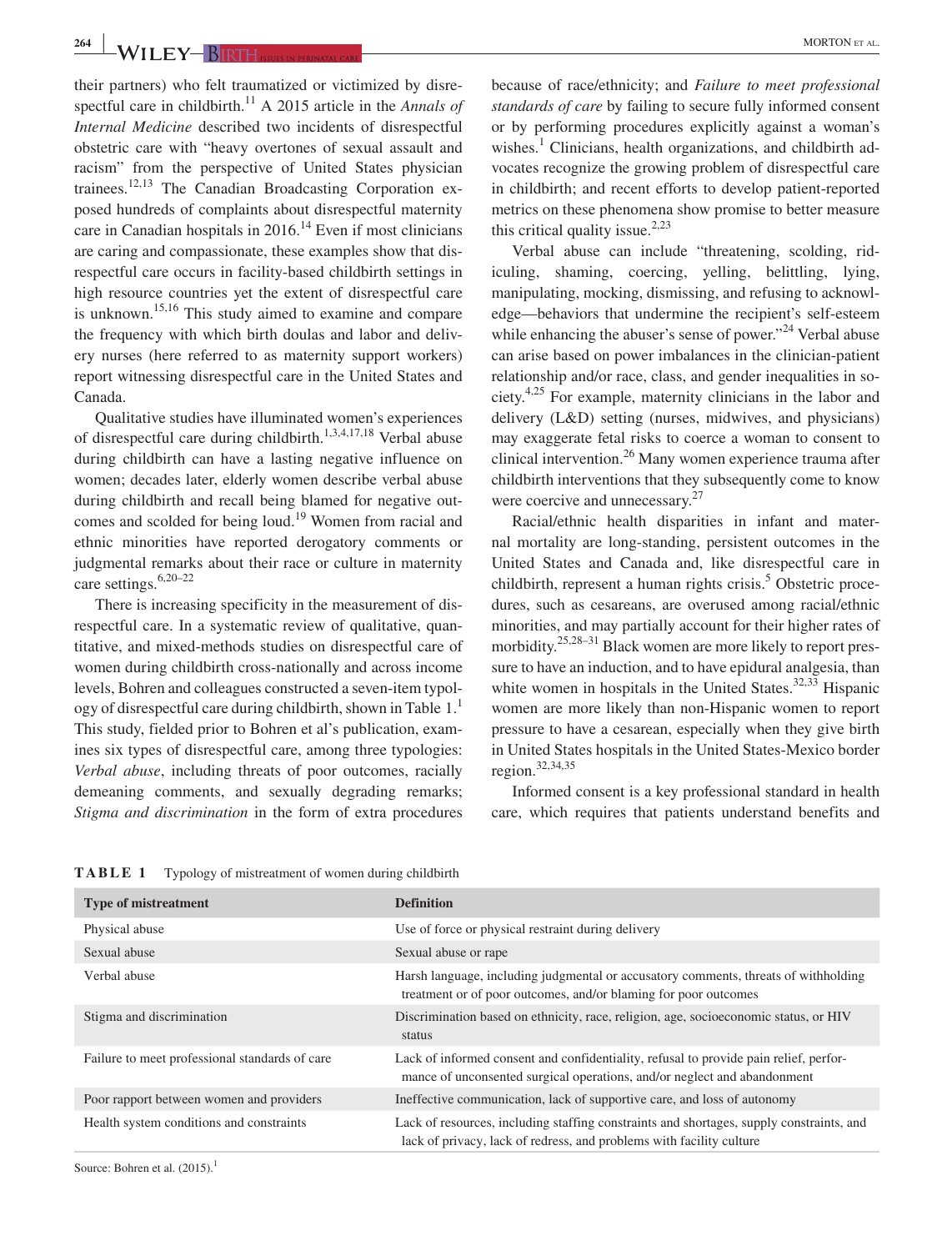risks of proposed procedures and provide voluntary consent. Clinicians who view medical technology or procedures as routine may not give women opportunities to consider treatment options and make informed decisions. Lack of consent can violate patients' rights and may contribute to birth trauma.20,36 More egregiously, clinicians sometimes perform invasive procedures against the explicit wishes of a maternity patient, a form of "obstetric violence" and a violation of her bodily integrity and human rights.<sup>37</sup>

Beyond its effects on birthing women and their families, disrespectful care witnessed by doulas and nurses may contribute to their experiencing moral distress, itself a contributor to burnout, turnover, and poor quality of care.<sup>38</sup> Doulas and nurses both attend to women during labor, yet differ in their philosophies, relationships to hospitals, and orientation to the emotional experience of birth.<sup>39</sup> A key component of the doula role is providing emotional support and helping women achieve the most satisfying birth experience possible. Doula trainings place a strong focus on how women are treated during labor and birth, including how clinicians respond to birth plans, and how clinicians speak to and about pregnant women.40 Nurses are trained to clinically care for women and monitor fetal status, as well as provide information and physical and emotional support. Nursing schools prioritize curricula to prepare students for their clinical roles, provide little direct instruction on labor support, and place less emphasis on emotional or experiential aspects of childbirth. Most L&D nurses learn on the job and receive locally specific enculturation to a particular unit.<sup>41,42</sup> Unlike doulas whose clients hire them for a perceived "cultural fit", nurses are assigned to patients based on staffing needs, and may be responsible for more than one laboring woman at a time. $43$ Most women in the United States and Canada give birth in a hospital with nurses, while only about 6% have the support of a doula.<sup>44</sup> As a result, doulas tend to support women with birth plans and some prior childbirth preparation, while nurses see the full range of women giving birth in hospitals. Little is known about the frequency with which Maternity Support Workers (MSWs) report observing disrespectful care during childbirth. Comparisons between these two maternity support roles provide insights into patterns of their perceptions of disrespectful care in childbirth.

# **2** | **METHODS**

This paper uses data from the Maternity Support Survey, a 2012-2013 cross-sectional online survey of maternity support workers (doulas and L&D nurses) in the United States and Canada, two developed countries with rising maternal mortality and recent reports of disrespectful care in childbirth.<sup>18</sup> The survey asked how often respondents witnessed disrespectful care, including verbal abuse, discrimination, and

violations of informed consent. In this analysis, we examined the relationship between MSWs' characteristics and the frequency with which they reported observing six types of disrespectful care. The survey recruited participants through nine professional organizations representing doulas, childbirth educators, and labor and delivery nurses, and the research team publicized the survey to other MSWs via email networks and social media.<sup>45</sup> The Institutional Review Board at the University of Arizona determined the study to be exempt. This analysis includes only doula and nurse respondents.

The survey included questions about demographic characteristics, training and credentials, sources of knowledge about birth, financial rewards of and intention to leave maternity support work, childbirth and breastfeeding experiences, attitudes toward common labor practices, feelings of work-family conflict, work experiences including witnessing disrespectful care, work satisfaction and burnout, hospital characteristics, and understandings of informed consent and quality improvement initiatives.45 A total of 2781 respondents completed the survey. Because the sampling method was nonrandom and the size of the sampling frame is unknown, we were unable to calculate a response rate.

We report descriptive statistics for doulas' and nurses' characteristics (Table 2). We also report the percentage of doulas and nurses in the survey who reported that they had witnessed care providers engage in disrespectful behavior (Table 3). We calculated statistical differences between the proportion of doulas and nurses who witnessed treatment they perceived as disrespectful using *z*-tests. A variety of factors may influence whether one *perceives* particular events as disrespectful, so these frequencies are not objective estimates of the incidence of disrespectful care. They likely reflect some combination of the actual frequency of disrespectful care and MSWs' sensitivity to particular interactions.

We then used logistic regression with robust standard errors to analyze the association between individual characteristics and perceptions about the frequency of six types of disrespectful care  $(1 = \alpha)$  or often). The number of cases varies across models, due to missing values on the dependent variables. The logistic regression models include age, education, race/ethnicity, household income, marital status, parental status, intentions to leave maternity support work within three years, work-family conflict, emotional regulation, region, and an indicator for a nurse respondent (doula only = reference; Table 4). Because over  $99.5\%$ of respondents identified as female, models do not include gender. We used indicators for race/ethnicity (white, non-Hispanic = 1), marital status (married = 1), and whether the respondent or their partner had given birth (birth parent  $= 1$ ). We measured intention to leave maternity support work with the question "Do you plan to be providing doula services three years from now?" for doulas or "Do you plan to be a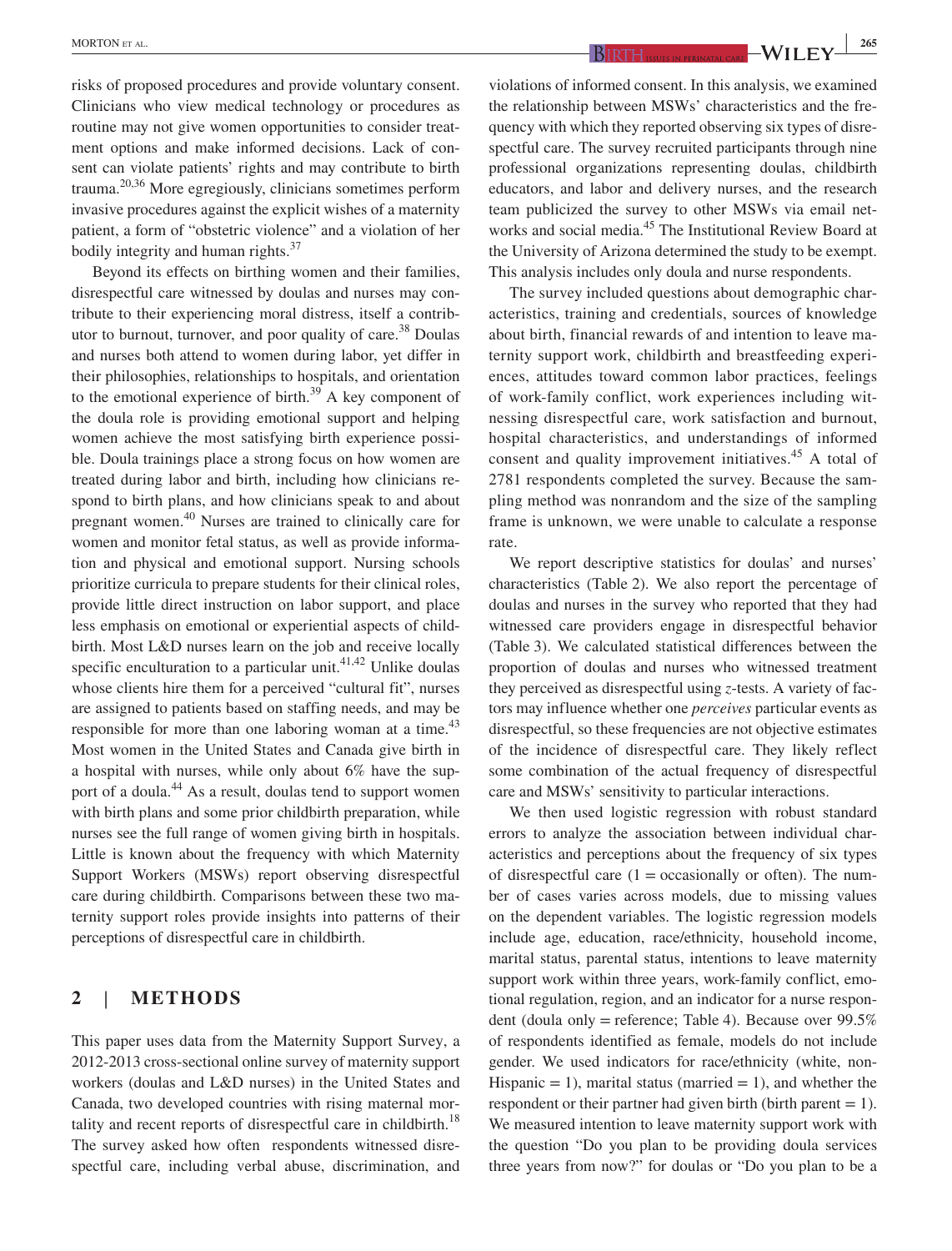**266 WII FY-RIRTH** *MORTON ET AL.* 

L&D nurse three years from now?" for nurses  $(1 = no)$ . We defined respondents who "agreed" or "strongly agreed" with the statement, "I have trouble balancing the time demands of my maternity work with my family responsibilities and other obligations" as experiencing work-family conflict. We created a subscale for emotional regulation using the emotional intelligence scale from the measurement tool developed by Schutte and colleagues.<sup>46</sup> The internal consistency reliability of the emotional regulation subscale was strong for the whole sample ( $\alpha = 0.84$ ) and within roles (nurses  $\alpha = 0.82$ , doulas  $\alpha = 0.85$ .<sup>39</sup> Geographic regions included Canada and the Northeastern, Midwestern, Southern, and Western Census regions in the United States (West = reference).

Since hospital policies and culture can influence the probability and frequency with which ethical violations occur and the likelihood of identifying behavior as disrespectful care, we conducted separate analyses for nurses who worked primarily in one hospital. These models included hours worked per week, years of nursing experience, Baby-Friendly Hospital status ( $0 = no$ ,  $1 =$  working toward Baby-Friendly status, and  $2 =$  has Baby-Friendly status), and policies on vaginal birth after cesarean (VBAC;  $1 =$  permits VBAC; Table 5). Since most doulas worked at more than one facility, we excluded doulas from these models. We used Stata to perform all statistical analyses and report odds ratios with the corresponding 95% confidence interval.

# **3** | **RESULTS**

The analytical sample comprised 1435 doulas and 967 nurses, including 58 MSWs who occupied both roles. Nurses in the sample were slightly older and more educated than doulas, and had higher household incomes (Table 2). The Canadian subsample oversampled doulas compared with nurses. Among nurses who worked primarily at one hospital, 26.3% worked at hospitals with Baby-Friendly designations and 40.9% worked at hospitals that were working toward Baby-Friendly statuses. Women with prior cesareans could attempt VBACs in hospitals where 79.2% of nurses worked.

Most doulas and nurses reported witnessing three of the six types of disrespectful care rarely or never (Table 3), but almost two-thirds (65.4%) reported witnessing a failure to provide informed consent as an occasional or frequent occurrence. One-third of MSWs reported occasionally or often witnessing a care provider threatening a woman that her baby might die if she did not agree to a proposed procedure, and doulas reported seeing this more often than nurses. Although most MSWs said that they rarely witnessed racially or sexually demeaning language, 11.3% and 8.5% of respondents reported seeing this behavior occasionally or often. Doulas were 3.4% less likely to report witnessing racially demeaning language than nurses, but were 4.7% more likely to say that

they witnessed sexually degrading language. Over one-fifth of respondents (21.7%) reported witnessing women receiving more procedures because of their race/ethnicity, with 13.3% more doulas than nurses saying that this occurred occasionally or often.

A failure to meet professional standards of care was the most common type of disrespectful care reported in our survey. Overall, 65.4% of MSWs said that they had witnessed providers occasionally or often engaging in procedures without giving a woman the time or option to consider them, with no significant differences between nurses and doulas. Eighteen percent of all respondents reported witnessing providers occasionally or often engaging in procedures explicitly *against* the patient's wishes, and doulas were more likely to report witnessing this (8.5% more doulas reported this type of disrespectful care than nurses).

From multivariate logistic regression models, we find that the small minority of respondents of color  $(<6\%)$  had 3.3 times higher odds of reporting that they occasionally or often heard care providers make racially demeaning remarks (OR 0.30 [0.20-0.45] for white, non-Hispanic) and 2.4 times higher odds of reporting seeing providers perform extra procedures based on a woman's race/ethnicity (OR 0.42 [0.29- 0.61] for white, non-Hispanic; Table 4). Married respondents had consistently lower odds of perceiving most types of disrespectful care (OR 0.52-0.67, except for extra procedures as a result of race/ethnicity). MSWs who had given birth were more likely to report witnessing threats that the baby might die (OR 1.42 [1.09-1.71]), lack of informed consent (OR 1.36 [1.06-1.75]), and care providers acting explicitly against a woman's wishes (OR 1.40 [1.02-1.92]) than those who had not given birth (Table 4).

Doulas and nurses who expected to leave their maternity support job within three years were significantly more likely to report that they witnessed most types of disrespectful care either occasionally or often (OR 1.78-2.43). Nurses and doulas who struggled with work-family conflict also had higher odds of reporting that providers occasionally or often threatened that a baby would die if a woman refused a procedure (OR 1.23 [1.02-1.49]), used extra procedures on some women based on their race/ethnicity (OR 1.31 [1.06-1.63]), and failed to offer fully informed consent (OR 1.24 [1.03-1.50]). MSWs with higher scores on the emotional regulation scale more often reported that providers occasionally or often threatened a woman that her baby might die if she did not agree with certain procedures (OR 1.04 [1.01- 1.06]), used sexually degrading language (OR 1.06 [1.02- 1.10]), or engaged in procedures explicitly against a woman's wishes (OR 1.06 [1.03-1.09]). There were some regional effects, with more respondents in the Southern United States reporting some types of disrespectful care (threats that the baby would die, lack of informed consent, and violations of informed consent) more often than those in the West (OR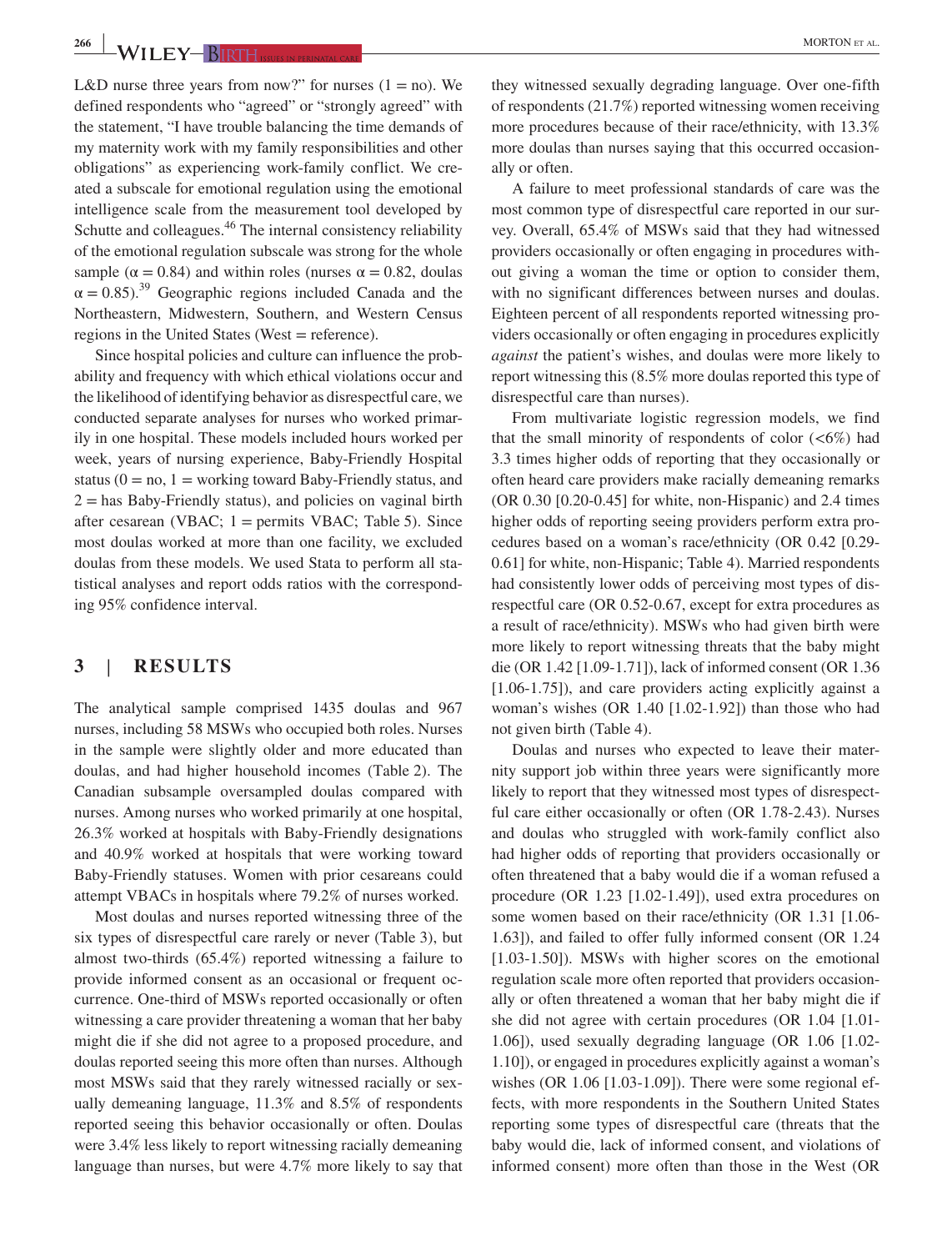**TABLE 2** Participant characteristics of doulas and nurses in the Maternity Support Survey, United States and Canada, 2013

| <b>Characteristics</b>                                                   | <b>Doulas</b><br>$N = 1435$<br>$M \pm SD$ or n $(\%)$ | <b>L&amp;D</b> nurses<br>$N = 967$<br>$M \pm SD$ or n $(\%)$ |
|--------------------------------------------------------------------------|-------------------------------------------------------|--------------------------------------------------------------|
| Age (in years)                                                           | $40.44 \pm 11.76$                                     | $47.08 \pm 10.98$                                            |
| % Births with a doula                                                    | $\qquad \qquad -$                                     | $6.26 \pm 8.14$                                              |
|                                                                          |                                                       | $21.47 \pm 11.58$                                            |
| Nursing experience (in years)                                            | -                                                     |                                                              |
| Nursing hours per week<br>Emotional regulation $(10-50 \text{ scale})^a$ | $42.26 \pm 4.08$                                      | $31.20 \pm 14.54$<br>$40.84 \pm 3.98$                        |
| Worker's marital status                                                  |                                                       |                                                              |
| Married                                                                  | 994 (69.3)                                            | 690 (71.4)                                                   |
| Unmarried                                                                | 441 (30.7)                                            | 276 (28.6)                                                   |
| Worker's parental status                                                 |                                                       |                                                              |
| Parent (of a child by birth)                                             | 1111 (77.4)                                           | 773 (80.0)                                                   |
| Nonparent (of a child by birth)                                          | 324(22.6)                                             | 193(20.0)                                                    |
| Education                                                                |                                                       |                                                              |
| High school or less                                                      | 58 (4.0)                                              | 0(0)                                                         |
| Some college/Associate's degree                                          | 516 (36.0)                                            | 233 (24.1)                                                   |
| Bachelor's degree                                                        | 598 (41.7)                                            | 492 (50.9)                                                   |
| Master's degree                                                          | 230(16.0)                                             | 225 (23.3)                                                   |
| Doctorate                                                                | 33(2.3)                                               | 16(1.7)                                                      |
| Race-ethnicity                                                           |                                                       |                                                              |
| White, non-Hispanic                                                      | 1338 (93.2)                                           | 915 (94.7)                                                   |
| Nonwhite, non-Hispanic                                                   | 97(6.8)                                               | 51(5.3)                                                      |
| Household income                                                         |                                                       |                                                              |
| $<$ \$20 000                                                             | 101(7.0)                                              | 6(0.6)                                                       |
| \$20 000-\$34 999                                                        | 173(12.1)                                             | 13(1.4)                                                      |
| \$35 000-\$49 999                                                        | 242(16.9)                                             | 41(4.2)                                                      |
| \$50 000-\$74 999                                                        | 330(23.0)                                             | 172(17.8)                                                    |
| \$75 000-\$99 999                                                        | 270(18.8)                                             | 234(24.2)                                                    |
| \$100 000-\$149 999                                                      | 206(14.4)                                             | 311 (32.2)                                                   |
| \$150 000+                                                               | 113 (7.9)                                             | 189 (19.6)                                                   |
| Future work plans                                                        |                                                       |                                                              |
| Plans to leave nurse or doula job within 3 y                             | 116(8.1)                                              | 193 (20.0)                                                   |
| Plans to continue nurse or doula job                                     | 1319 (91.9)                                           | 773 (80.0)                                                   |
| Experience with work-family conflict                                     |                                                       |                                                              |
| Work and family conflict                                                 | 514 (35.8)                                            | 274 (28.4)                                                   |
| Work and family do not conflict                                          | 921 (64.2)                                            | 692 (71.6)                                                   |
| Region                                                                   |                                                       |                                                              |
| Northeastern United States                                               | 243 (17.7)                                            | 174(18.7)                                                    |
| <b>Midwestern United States</b>                                          | 272 (19.8)                                            | 210(22.6)                                                    |
| Southern United States                                                   | 270 (19.6)                                            | 237(25.5)                                                    |
| <b>Western United States</b>                                             | 375 (27.3)                                            | 219(23.5)                                                    |
| Canada                                                                   | 216(15.7)                                             | 91 (9.8)                                                     |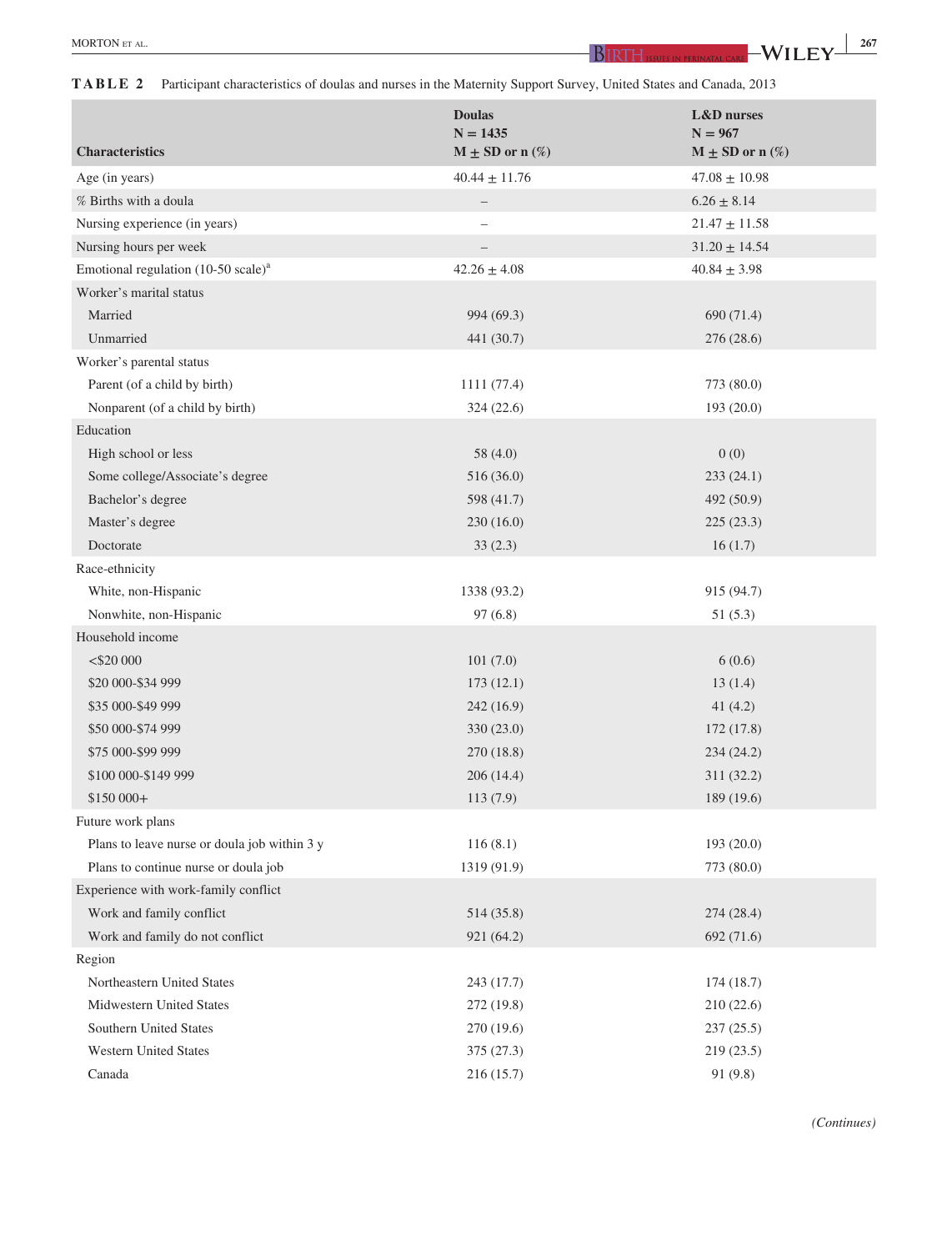### **TABLE 2** (Continued)

| <b>Characteristics</b>              | <b>Doulas</b><br>$N = 1435$<br>$M \pm SD$ or n $(\%)$ | $L&D$ nurses<br>$N = 967$<br>$M \pm SD$ or n $(\%)$ |
|-------------------------------------|-------------------------------------------------------|-----------------------------------------------------|
| Hospital policy characteristics     |                                                       |                                                     |
| Baby-Friendly Hospital status       |                                                       |                                                     |
| Not Baby-Friendly                   | $\hspace{0.1mm}-\hspace{0.1mm}$                       | 276 (32.8)                                          |
| Working toward Baby-Friendly status | $\hspace{0.1mm}-\hspace{0.1mm}$                       | 344(40.9)                                           |
| Designated Baby-Friendly            | $\hspace{0.1mm}-\hspace{0.1mm}$                       | 221(26.3)                                           |
| VBAC permitted                      |                                                       | 666 (79.2)                                          |

a The emotional regulation subscale comes from the emotional intelligence measurement tool developed by Schutte and colleagues (1988). Source: Maternity Support Survey (2013).

1.54-1.68). Compared with doulas, nurses reported less often that providers threatened that a baby would die, used sexually degrading language, engaged in extra procedures based on race/ethnicity, and engaged in procedures explicitly against a woman's wishes (OR 0.37-0.59; Table 4).

Among nurses who worked primarily in one hospital (Table 5), the effects of race/ethnicity and marital status were similar to models that included doulas and nurses without hospital variables. Nurses with higher household incomes more often reported witnessing threats that a baby might die (OR 1.26 [1.07-1.49]) and racially demeaning remarks (OR 1.36 [1.07-1.72]). Nurses who worked for a hospital that had, or was taking steps toward, Baby-Friendly Hospital status (OR 0.70 [0.52-0.92]) or at a hospital that permitted VBAC for women who were good candidates (OR 0.58 [0.34-0.97]) reported less often that they witnessed providers performing procedures explicitly against a woman's wishes.

# **4** | **DISCUSSION**

This study provides new insights into the types and frequencies of disrespectful care in the United States and Canadian birth facilities as reported by doulas and L&D nurses, and identifies systematic differences between those who report seeing different types of disrespectful care. About two-thirds of nurses and doulas reported occasionally or often witnessing providers' failure to meet professional standards of care by engaging in procedures without obtaining informed consent or, less often, acting despite a woman's explicit refusal. The informed consent process is complex in a dynamic clinical situation such as childbirth, especially when women are in labor and have not clearly articulated their preferences in advance. Some obstetric clinicians believe that maternity patients provide implied consent to all procedures when they sign hospital admissions forms, despite clear guidance from the American Congress of Obstetricians and Gynecologists which states, "Often, informed consent is confused with the consent form. In fact, informed consent is 'the willing acceptance of a medical intervention by a patient after adequate disclosure by the physician of the nature of the intervention with its risks and benefits, and of the alternatives with their risks and benefits. $147$  When asked about this distinction. the majority of respondents believed that signed forms upon admission did not constitute informed consent (74% of nurses and 80% of doulas). Indeed, nearly all (over 95%) MSWs in our survey strongly agreed that informed consent requires an ongoing decision-making process between patient and provider.

This study found a strong association between observing disrespectful care in childbirth and intention to leave the field, raising important considerations for strategies to improve maternity care quality and outcomes. MSWs who support women during labor and birth can also experience secondary trauma after witnessing disrespectful care, especially if they feel powerless to intervene.<sup>39,48</sup> Doulas have long struggled with ways to sustain their practice in an occupation characterized by the stresses of being on-call, and allegiance to a woman-centered model of care that is often at odds with the care they observe in hospital-based births.<sup>40</sup> Our study shows that L&D nurses who witness disrespectful care may also be at risk of leaving the work force, possibly because of emotional burnout and moral distress.<sup>39</sup> The concept of moral distress is variously defined in the research, but in general it refers to the stress engendered when health care workers have difficulties navigating practice while upholding professional values, responsibilities, and duties.49 Research has demonstrated that moral distress has significant implications for satisfaction, recruitment, and retention of health care providers and for the delivery of safe and competent quality care.38

Verbal abuse in the form of threats to the baby's life was reported by one-third of respondents, with doulas significantly more likely than nurses to report this behavior occurring occasionally or often. Although concern about fetal well-being can be justified in many situations, childbirth professionals refer to the use of unwarranted threats as "playing the dead baby card."<sup>26</sup> Since both doulas and nurses reported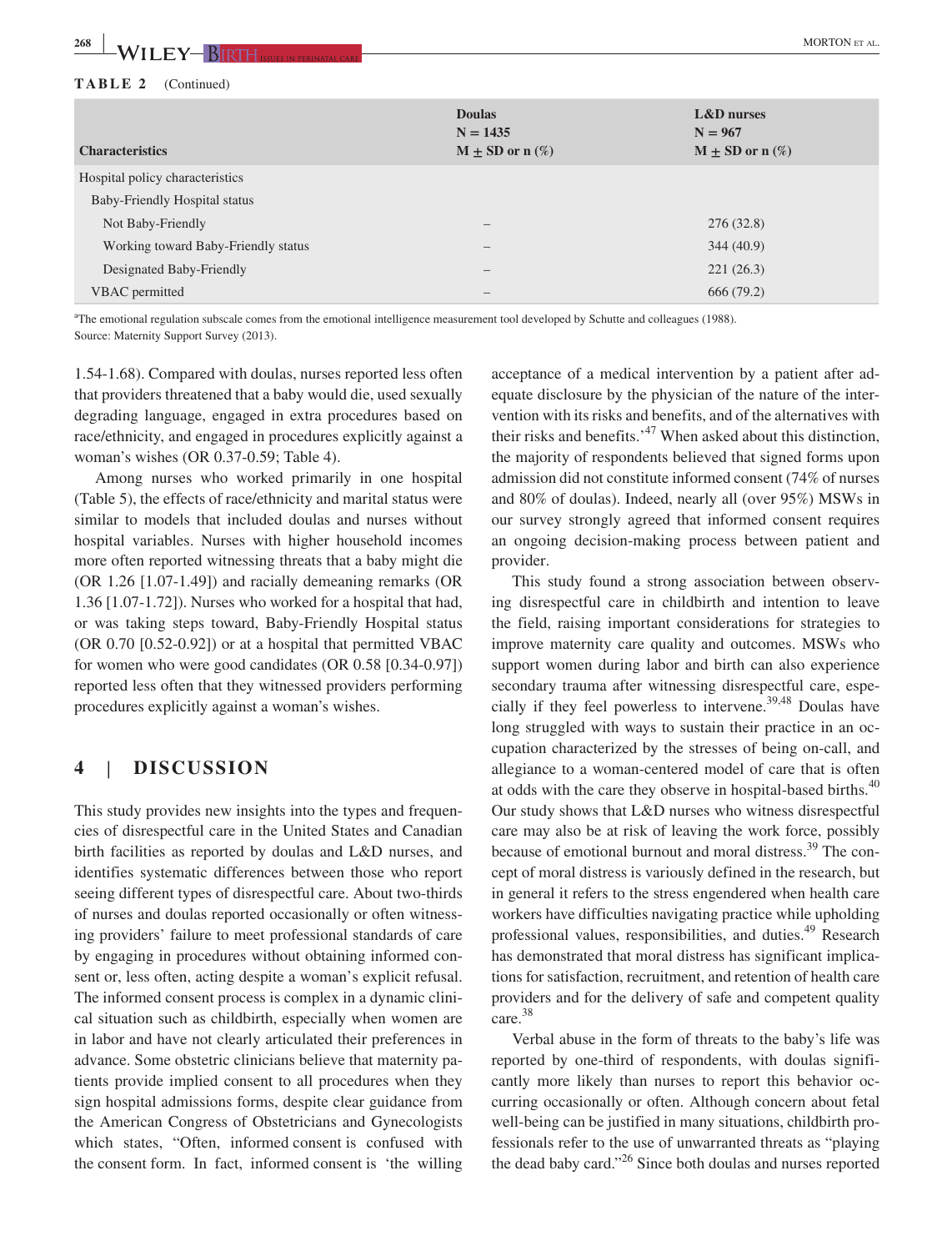| MORTON ET AL.                                                                                                                                                           |                                    |                                                |                                                                                              | 269<br><b>WILEY</b>                  |
|-------------------------------------------------------------------------------------------------------------------------------------------------------------------------|------------------------------------|------------------------------------------------|----------------------------------------------------------------------------------------------|--------------------------------------|
| TABLE 3<br>Frequency $(\%)$ of doulas<br>and nurses who reported witnessing<br>disrespectful care by maternity support role,<br>Maternity Support Survey, United States |                                    | <b>Total sample</b><br>$N = 2344$<br>$N(\%)$   | Doula<br>$N = 1435$<br>$N(\%)$                                                               | <b>Nurse</b><br>$N = 967$<br>$N(\%)$ |
| and Canada, 2013 <sup>a</sup>                                                                                                                                           | Verbal abuse                       |                                                |                                                                                              |                                      |
|                                                                                                                                                                         | agree to a proposed procedure?     |                                                | Have you ever witnessed a care provider tell a woman that her baby might die if she does not |                                      |
|                                                                                                                                                                         | Never/rarely                       | 1564 (66.7)                                    | 1564 (66.7)                                                                                  | $708***$ (73.2)                      |
|                                                                                                                                                                         | Occasionally/often                 | 780 (33.3)                                     | 780 (33.3)                                                                                   | 259(26.8)                            |
|                                                                                                                                                                         | in a way that was demeaning?       |                                                | Have you ever heard a care provider mention a laboring woman's racial or ethnic background   |                                      |
|                                                                                                                                                                         | Never/rarely                       | 2079 (88.7)                                    | 1289 (89.8)                                                                                  | $836**$ (86.5)                       |
|                                                                                                                                                                         | Occasionally/often                 | 265(11.3)                                      | 146(10.2)                                                                                    | 131(13.6)                            |
|                                                                                                                                                                         |                                    |                                                | Have you witnessed a care provider use sexually degrading language with a laboring woman?    |                                      |
|                                                                                                                                                                         | Never/rarely                       | 2145 (91.5)                                    | 1283 (89.4)                                                                                  | $910***(94.1)$                       |
|                                                                                                                                                                         | Occasionally/often                 | 199(8.5)                                       | 152(10.6)                                                                                    | 57(5.9)                              |
|                                                                                                                                                                         | Stigma and Discrimination          |                                                |                                                                                              |                                      |
|                                                                                                                                                                         | background?                        |                                                | Have you observed a laboring woman receive more procedures because of her racial or ethnic   |                                      |
|                                                                                                                                                                         | Never/rarely                       | 1836 (78.3)                                    | 1042 (72.6)                                                                                  | $831***$ (85.9)                      |
|                                                                                                                                                                         | Occasionally/often                 | 508 (21.7)                                     | 393 (27.4)                                                                                   | 136(14.1)                            |
|                                                                                                                                                                         |                                    | Failure to Meet Professional Standards of Care |                                                                                              |                                      |
|                                                                                                                                                                         | or time to consider the procedure? |                                                | Have you witnessed a care provider engage in procedures without giving the woman a choice    |                                      |
|                                                                                                                                                                         | Never/rarely                       | 812 (34.6)                                     | 488 (34.0)                                                                                   | 338 (35.0)                           |
|                                                                                                                                                                         | Occasionally/often                 | 1532 (65.4)                                    | 947 (66.0)                                                                                   | 629(65.1)                            |
|                                                                                                                                                                         | woman?                             |                                                | Have you witnessed a care provider engage in procedures explicitly against the wishes of the |                                      |
|                                                                                                                                                                         | Never/rarely                       | 1922 (82.0)                                    | 1123 (78.3)                                                                                  | $839***$ (86.8)                      |
|                                                                                                                                                                         | Occasionally/often                 | 422(18.0)                                      | 312 (21.7)                                                                                   | 128(13.2)                            |

a The *z*-test for difference of proportions between doulas and nurses is denoted by: \**P* < .05, \*\**P* < .01,  $***P<.001$ .

witnessing this threat, we assume that respondents in both roles are able to distinguish between a truly emergent situation where concerns about fetal status are valid compared with when the threat is empty and used as a coercive mechanism to obtain compliance. This assumption appears to be validated by our finding that two-thirds of respondents report occasionally or often witnessing failures to obtain informed consent.

We observed striking effects of MSWs' race and education on frequency of reporting disrespectful care in childbirth. MSWs of color, despite their very small numbers in the sample, had significantly greater odds of reporting that they occasionally or often observed racially degrading remarks. The effects of formal education suggest that more education may increase awareness of racial/ethnic biases in maternity care. Formal education around implicit and explicit bias could play a critical role in sensitizing MSWs to disrespectful care and empowering them to interact with

patients more effectively, similar to patient safety efforts to encourage clinicians to speak up when they observe behaviors that are likely to cause harm to patients.<sup>50</sup> Increasing the racial/ethnic diversity of maternity support occupations can be another important strategy for reducing racial/ethnic disparities.<sup>51</sup>

A hospital's Baby-Friendly Initiative status had significant effects on nurses' reports of occasionally or often witnessing women receive extra procedures based on race/ethnicity and procedures performed explicitly against the woman's wishes. While the Baby-Friendly Hospital Initiative focuses on facilitating breastfeeding and has no specific prescriptions for childbirth, the initiative requires a focus on evidence-based practices, and its implementation involves conscious culture change, in addition to other organizational and system changes.<sup>52</sup>

Nurses who worked primarily in one hospital in the Southern United States region were significantly more likely than nurses who worked in other regions to report observing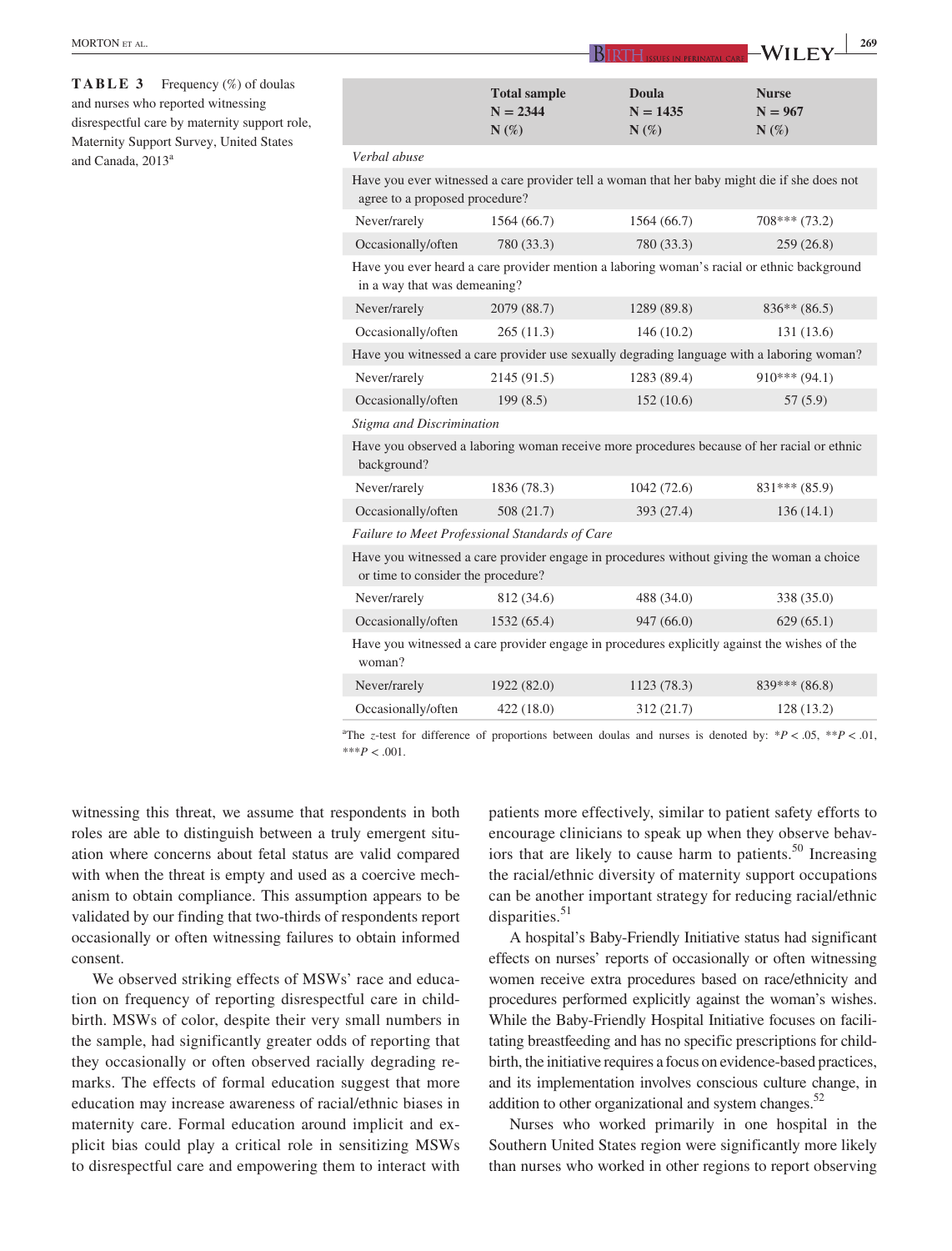|                                                    | Threats that a baby<br>might die | Racist remarks      | Sexist remarks      | Extra procedures because of<br>race-ethnicity | Lack of informed consent | Acted explicitly against<br>a woman's wishes |
|----------------------------------------------------|----------------------------------|---------------------|---------------------|-----------------------------------------------|--------------------------|----------------------------------------------|
|                                                    | OR (95% CI)                      | OR (95% CI)         | OR (95% CI)         | OR (95% CI)                                   | OR (95% CI)              | OR (95% CI)                                  |
| White, non-Hispanic                                | $0.77(0.54 - 1.10)$              | $0.30(0.20-0.45)$   | 1.12 (0.61-2.06)    | $0.42(0.29-0.61)$                             | $0.94(0.66 - 1.35)$      | $1.24(0.78-1.97)$                            |
| Nonwhite, non-Hispanic                             | Reference                        | Reference           | Reference           | Reference                                     | Reference                | Reference                                    |
| Married                                            | $0.66(0.52 - 0.84)$              | $0.52(0.37 - 0.73)$ | $0.53(0.36 - 0.77)$ | $0.81(0.62 - 1.06)$                           | $0.67(0.53 - 0.85)$      | $0.65(0.48 - 0.86)$                          |
| Unmarried                                          | Reference                        | Reference           | Reference           | Reference                                     | Reference                | Reference                                    |
| Parent by birth                                    | 1.42 (1.09-1.83)                 | 1.06 (0.74-1.51)    | 1.27 (0.83-1.93)    | $0.78(0.58 - 1.03)$                           | 1.36 (1.06-1.75)         | $1.40(1.02 - 1.92)$                          |
| Nonparent by birth                                 | Reference                        | Reference           | Reference           | Reference                                     | Reference                | Reference                                    |
| Plans to leave nurse or<br>doula job within 3 y    | $1.28(0.97 - 1.71)$              | 2.07 (1.46-2.92)    | 2.43 (1.61-3.65)    | $2.12(1.55 - 2.90)$                           | $1.97(1.45-2.69)$        | 1.78 (1.28-2.48)                             |
| Plans to continue nurse<br>or doula job            | Reference                        | Reference           | Reference           | Reference                                     | Reference                | Reference                                    |
| Work-family conflict <sup>b</sup>                  | $1.23(1.02 - 1.49)$              | $1.08(0.81 - 1.43)$ | 1.32 (0.96-1.81)    | 1.31 (1.06-1.63)                              | 1.24 (1.03-1.50)         | $1.14(0.90-1.44)$                            |
| No work-family conflict                            | Reference                        | Reference           | Reference           | Reference                                     | Reference                | Reference                                    |
| Emotional regulation<br>scale (10-50) <sup>c</sup> | 1.04 (1.01-1.06)                 | 1.01 (0.97-1.05)    | $1.06(1.02 - 1.10)$ | $1.02(0.99 - 1.05)$                           | 1.01 (0.99-1.03)         | $1.06(1.03 - 1.09)$                          |
| Northeast United States                            | $0.98(0.75 - 1.29)$              | 1.01 (0.68-1.51)    | $0.99(0.64 - 1.55)$ | $1.36(1.01-1.84)$                             | $1.23(0.95 - 1.60)$      | 1.34 (0.96-1.87)                             |
| Southern United States                             | 1.54 (1.20-1.96)                 | 1.34 (0.92-1.93)    | $0.95(0.62 - 1.44)$ | 1.18 (0.88-1.58)                              | $1.55(1.21 - 2.01)$      | 1.68 (1.24-2.28)                             |
| Canada                                             | $0.69(0.48-0.98)$                | $0.82(0.49 - 1.36)$ | $0.77(0.43 - 1.37)$ | $0.68(0.45-1.03)$                             | $0.96(0.69 - 1.34)$      | $1.00(0.65 - 1.54)$                          |
| Western United States <sup>d</sup>                 | Reference                        | Reference           | Reference           | Reference                                     | Reference                | Reference                                    |
| Nurse                                              | $0.59(0.48-0.73)$                | 1.29 (0.95-1.75)    | $0.56(0.39-0.81)$   | $0.37(0.28-0.48)$                             | $0.91(0.74-1.12)$        | $0.52(0.40 - 0.68)$                          |
| Doula                                              | Reference                        | Reference           | Reference           | Reference                                     | Reference                | Reference                                    |

significant at the 0.05 level. significant at the 0.05 level.

"Work-family conflict is defined as agreeing with the statement: "I have trouble balancing the time demands of my maternity work with my family responsibilities and other obligations." bWork-family conflict is defined as agreeing with the statement: "I have trouble balancing the time demands of my maternity work with my family responsibilities and other obligations."

<sup>o</sup>The emotional regulation subscale comes from the emotional intelligence measurement tool developed by Schutte and colleagues (1988).<br><sup>4</sup>The Midwestern United States Census region was not significantly different from the cThe emotional regulation subscale comes from the emotional intelligence measurement tool developed by Schutte and colleagues (1988).

dThe Midwestern United States Census region was not significantly different from the Western region in any models and was excluded.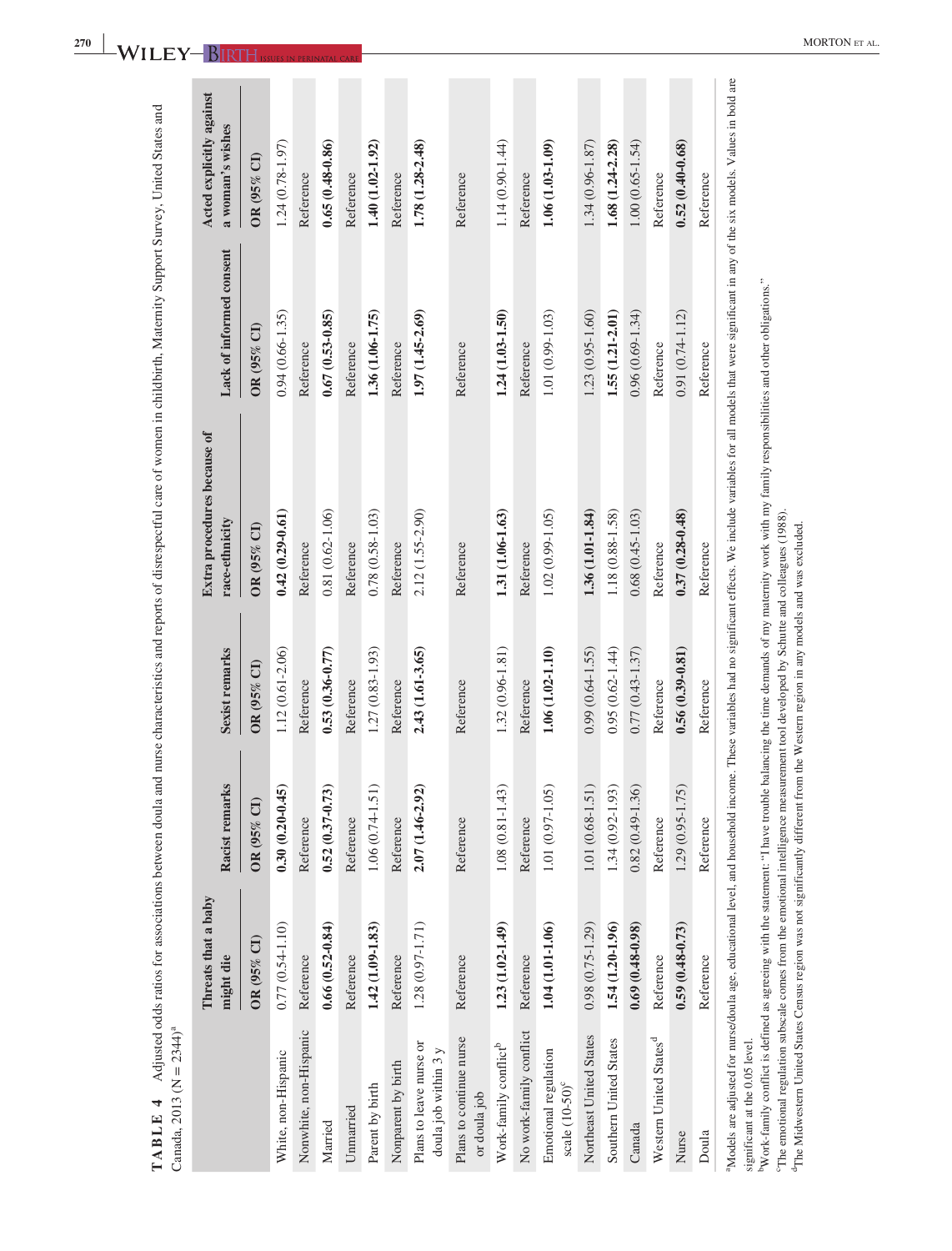| ĉ<br>$\frac{1}{2}$<br>ţ<br>i<br>an an ann an ann<br>$\ddot{\phantom{a}}$<br>$\ddot{\phantom{0}}$<br>l<br>.<br>2<br>ç<br>S<br>$\overline{\phantom{a}}$<br>$\overline{\phantom{a}}$<br>l<br>ļ<br>$-20.124$<br>$\frac{1}{3}$<br>$\sum_{i=1}^{n}$<br>$\sim$ $\sim$ $\sim$ $\sim$ $+$ $+$ $\sim$ $+$<br>$-2 + 1$<br>Ì<br>١<br>ı<br>ä<br>atomint no and re-<br>$\lambda$ concent<br>Í<br>i<br>ء<br>ح<br>د،<br>م<br>ine<br>i<br>l<br>i<br>I<br>5 | 3<br>II<br>ı<br>$\mathfrak{c}$<br>١<br>l<br>ś<br>I<br>j<br>i<br>l<br>I<br>ł |
|-------------------------------------------------------------------------------------------------------------------------------------------------------------------------------------------------------------------------------------------------------------------------------------------------------------------------------------------------------------------------------------------------------------------------------------------|-----------------------------------------------------------------------------|
| ł                                                                                                                                                                                                                                                                                                                                                                                                                                         | í                                                                           |
|                                                                                                                                                                                                                                                                                                                                                                                                                                           | i                                                                           |

|                                     | baby might die<br>Threats that a | Racist remarks            | Sexist remarks      | Extra procedures because of<br>race-ethnicity | Lack of informed<br>consent | Acted explicitly against<br>a woman's wishes |
|-------------------------------------|----------------------------------|---------------------------|---------------------|-----------------------------------------------|-----------------------------|----------------------------------------------|
|                                     | OR (95% CI)                      | C <sub>D</sub><br>OR (95% | OR (95% CI)         | OR (95% CI)                                   | OR (95% CI)                 | OR (95% CI)                                  |
| Age in years                        | $0.99(0.96 - 1.02)$              | $0.96(0.92 - 1.00)$       | $0.93(0.87 - 1.00)$ | $1.00(0.97 - 1.04)$                           | $0.97(0.95-0.99)$           | $0.98(0.94 - 1.03)$                          |
| Educational level                   | $1.03(0.81 - 1.30)$              | $1.14(0.80 - 1.61)$       | $2.47(1.39 - 4.40)$ | $1.19(0.87 - 1.64)$                           | 1.11 (0.90-1.36)            | $1.40(1.00-1.98)$                            |
| White, non-Hispanic                 | $0.54(0.26 - 1.13)$              | $0.16(0.08-0.35)$         | $0.72(0.20 - 2.56)$ | $0.33(0.15-0.74)$                             | 1.19 (0.61-2.32)            | $0.88(0.31 - 2.52)$                          |
| Nonwhite, non-Hispanic              | Reference                        | Reference                 | Reference           | Reference                                     | Reference                   | Reference                                    |
| Household income <sup>b</sup>       | $1.26(1.07 - 1.49)$              | 1.36 (1.07-1.72)          | $1.09(0.82 - 1.43)$ | $1.06(0.86 - 1.32)$                           | $1.11(0.97 - 1.27)$         | $1.17(0.96-1.44)$                            |
| Married                             | $0.60(0.39-0.95)$                | $0.43(0.25-0.73)$         | $0.25(0.13 - 0.48)$ | $0.95(0.56 - 1.63)$                           | $0.62(0.43 - 0.91)$         | $0.60(0.34 - 1.07)$                          |
| Unmarried                           | Reference                        | Reference                 | Reference           | Reference                                     | Reference                   | Reference                                    |
| Plans to leave nursing within<br>3y | $1.55(1.02 - 2.35)$              | (61.5.7)<br>3.45(2.05     | $4.25(2.00-9.02)$   | 2.11 (1.25-3.56)                              | $1.84(1.20-2.81)$           | $1.44(0.82 - 2.53)$                          |
| Plans to continue in nursing        | Reference                        | Reference                 | Reference           | Reference                                     | Reference                   | Reference                                    |
| Northeastern United States          | $1.20(0.73-1.98)$                | $1.27(0.63 - 2.59)$       | $0.72(0.25 - 2.12)$ | $1.61(0.85-3.05)$                             | $1.32(0.85 - 2.05)$         | 2.17 (1.13-4.18)                             |
| Southern United States              | $1.92(1.22 - 3.02)$              | $1.82(0.93 - 3.55)$       | $0.77(0.32 - 1.86)$ | 1.55 (0.85-2.83)                              | $1.46(0.96 - 2.23)$         | 1.53 (0.82-2.87)                             |
| Canada                              | $0.34(0.14 - 0.82)$              | 1.31 (0.52-3.30)          | $0.21(0.03-1.44)$   | $1.30(0.45-3.71)$                             | $0.70(0.37 - 1.32)$         | $0.63(0.21-1.92)$                            |
| Western United States               | Reference                        | Reference                 | Reference           | Reference                                     | Reference                   | Reference                                    |
| Baby-Friendly Hospital Status       | $1.02(0.82 - 1.27)$              | $0.87(0.64 - 1.18)$       | $0.82(0.53 - 1.26)$ | $0.78(0.58 - 1.03)$                           | $0.97(0.79 - 1.17)$         | $0.70(0.52 - 0.92)$                          |
| VBAC permitted                      | $0.83(0.55 - 1.26)$              | $0.85(0.47 - 1.51)$       | $0.70(0.30-1.64)$   | $0.68(0.39 - 1.16)$                           | $0.88(0.60 - 1.28)$         | $0.58(0.34 - 0.97)$                          |
| VBAC not permitted                  | Reference                        | Reference                 | Reference           | Reference                                     | Reference                   | Reference                                    |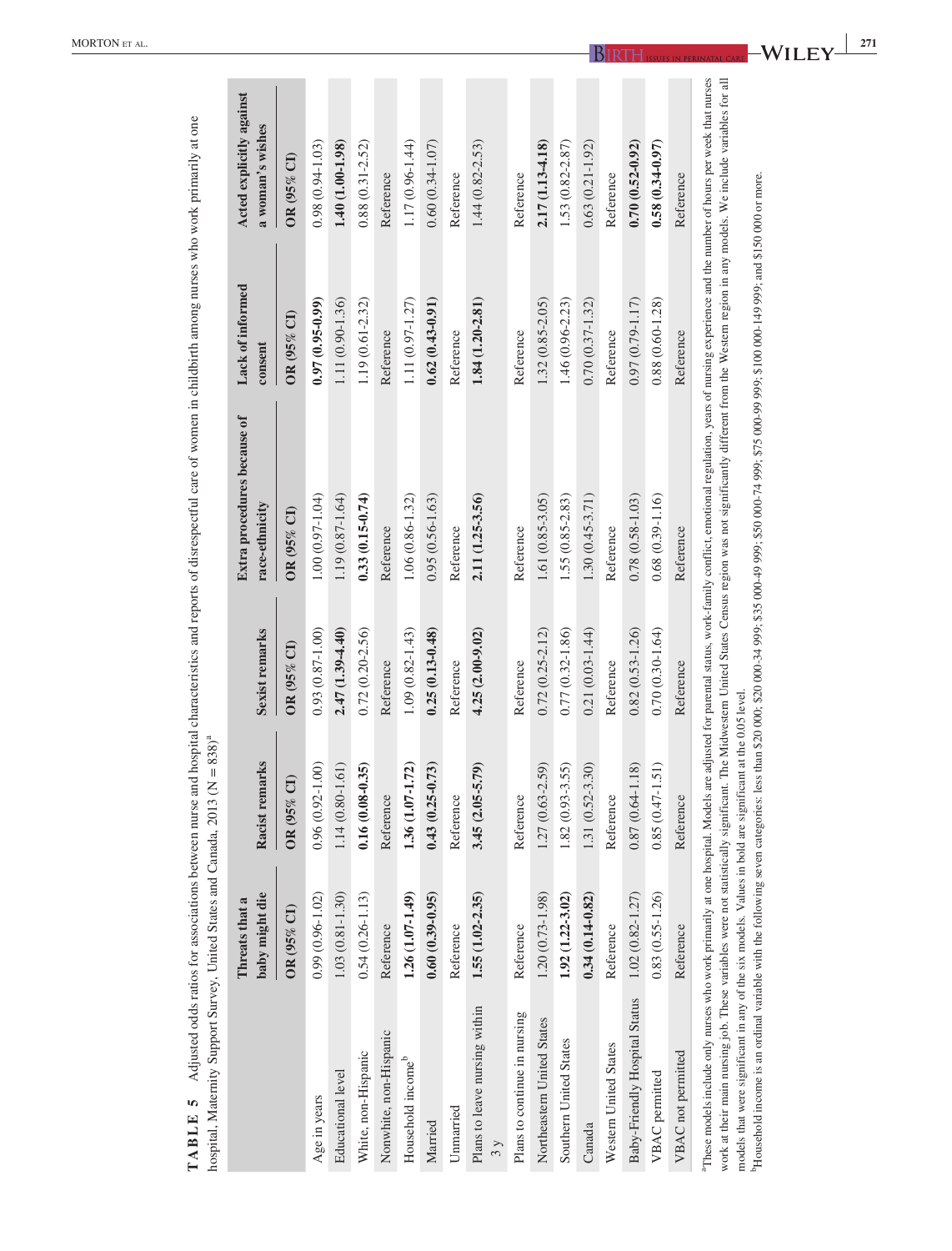**272 WII FY-RIRTH** *MORTON ET AL.* 

threats that babies might die. They were also more likely to report occasionally or often observing lack of informed consent and procedures performed despite women's explicit wishes against them. These types of disrespectful care are the most coercive among our six types, and may be among the many factors responsible for poor maternal and neonatal outcomes observed in the Southern United States.<sup>53</sup>

Occupational and family positions also have important effects on respondents' likelihood of reporting disrespectful care during labor and birth. Disrespect in the form of verbal abuse was the least likely to be reported by nurses and doulas in our sample, with 8.5% and 11.3% reporting witnessing sexually degrading or racially demeaning language, respectively. Nurses reported hearing sexually degrading comments more often and racially demeaning remarks less often, than doulas. Nurses and doulas who were birth parents were more likely to report witnessing threats, sexist remarks, and violations of informed consent than nonbirth parents, suggesting that those who have the experience of giving birth may be more sensitive to, or more likely to label, certain behaviors as disrespectful. One puzzling finding was that married MSWs were much less likely to report witnessing all types of disrespectful care than single MSWs, suggesting that single workers may be more sensitive to abuse and pay greater attention to potentially threatening situations.

A strength of our study is its large, diverse sample of doulas and nurses, and the ability to stratify analyses by several factors that affect the provision of maternity care, including hospital culture, emotional regulation, and future career plans. While our data do not identify the actual frequency of disrespectful behavior or who engaged in it, our findings provide insights into MSWs' experiences and contribute unique information about the characteristics that influence reports of disrespectful care by doulas and L&D nurses. A limitation of these data is that survey respondents chose whether to participate, making the sample nonrandom. Another limitation is that we measured the frequencies of doulas and nurses who reported ever witnessing types of disrespectful care, rather than its objective prevalence. Finally, this study does not describe the number of women who experienced disrespectful care or experienced their births as traumatic, or how the MSWs responded to disrespectful care.<sup>54,55</sup> Future research that examines disrespectful care needs to observe and analyze the context in which it occurs and measure the short- and long-term influence on clinicians, women, and their families.<sup>56</sup>

#### **ACKNOWLEDGMENTS**

We thank the leaders of participating member organizations for their assistance in the Maternity Support Survey, and all the respondents who gave their time and filled out our survey. We gratefully acknowledge the generous support of individual donors to the Indiegogo campaign. Additional financial support was provided through a faculty research grant awarded to Marla Seacrist, PhD from CSU Stanislaus. Finally, we thank our MSS colleagues, Nicole Heidbreder, MA, BSN, RN, LCCE, CLC, Birth Doula Trainer (DONA), Miriam Naiman-Sessions, PhD, and Jennifer Torres, PhD for persevering with dedication and collaborative collegiality throughout the many years of this project.

## **ORCID**

*Christine H. Morton* <http://orcid.org/0000-0001-8505-9877> *Louise Marie Rot[h](http://orcid.org/0000-0002-6279-9714)* <http://orcid.org/0000-0002-6279-9714>

#### **REFERENCES**

- 1. Bohren MA, Vogel JP, Hunter EC, et al. The mistreatment of women during childbirth in health facilities globally: a mixedmethods systematic review. *PLoS Med*. 2015;12(6):e1001847; discussion e1001847.
- 2. Vedam S, Stoll K, Rubashkin N, et al. The Mothers on Respect (MOR) index: measuring quality, safety and human rights in childbirth. *SSM Popul Health*. 2017;3:201‐210.
- 3. McMahon SA, George AS, Chebet JJ, Mosha IH, Mpembeni RN, Winch PJ. Experiences of and responses to disrespectful maternity care and abuse during childbirth; a qualitative study with women and men in Morogoro Region, Tanzania. *BMC Pregnancy Childbirth*. 2014;14:268.
- 4. Moyer CA, Adongo PB, Aborigo RA, Hodgson A, Engmann CM. 'They treat you like you are not a human being': maltreatment during labour and delivery in rural northern Ghana. *Midwifery*. 2014;30(2):262‐268.
- 5. Amnesty International. *Deadly Delivery: The Maternal Health Care Crisis in the USA*. London: Amnesty International Secretariat; 2010.
- 6. Chalmers B, Omer-Hashi K. What Somali women say about giving birth in Canada. *J Reprod Infant Psychol*. 2002;20(4):267‐282.
- 7. Rosenthal MS. Societhical issues in hospital birth: troubling tales from a Canadian sample. *Sociol Perspect*. 2006;49(3):369‐390.
- 8. Zadrozny B. New mom begged doc: 'No, don't cut me!'. *Scary Surgeries* 2015; [http://www.thedailybeast.com/arti](http://www.thedailybeast.com/articles/2015/06/05/new-mom-begged-doc-no-don-t-cut-me.html)[cles/2015/06/05/new-mom-begged-doc-no-don-t-cut-me.html](http://www.thedailybeast.com/articles/2015/06/05/new-mom-begged-doc-no-don-t-cut-me.html). Accessed February 20, 2017.
- 9. Hartocollis A. Mother accuses doctors of forcing a C-section and files suit. *New York Times*. May 16, 2014.
- 10. Nathman AN. "Another nurse held my baby's head into my vagina to prevent him from being delivered." *Cosmopolitan*. New York, August 10, 2016.
- 11. Improving Birth. Break the Silence. Trauma, traumatic birth, and recovery. July 17, 2014. [https://improvingbirth.org/2014/07/](https://improvingbirth.org/2014/07/trauma/) [trauma/](https://improvingbirth.org/2014/07/trauma/). Accessed February 20, 2017.
- 12. Anonymous. Our family secrets. *Ann Intern Med*. 2015;163(4):321.
- 13. Laine C, Taichman DB, LaCombe MA. On being a doctor: shining a light on the dark side. *Ann Intern Med*. 2015;163(4):320.
- 14. Burns-Pieper A. 'Stop! Stop!': Canadian women share stories of alleged mistreatment in the delivery room. *CBC-Radio Canada*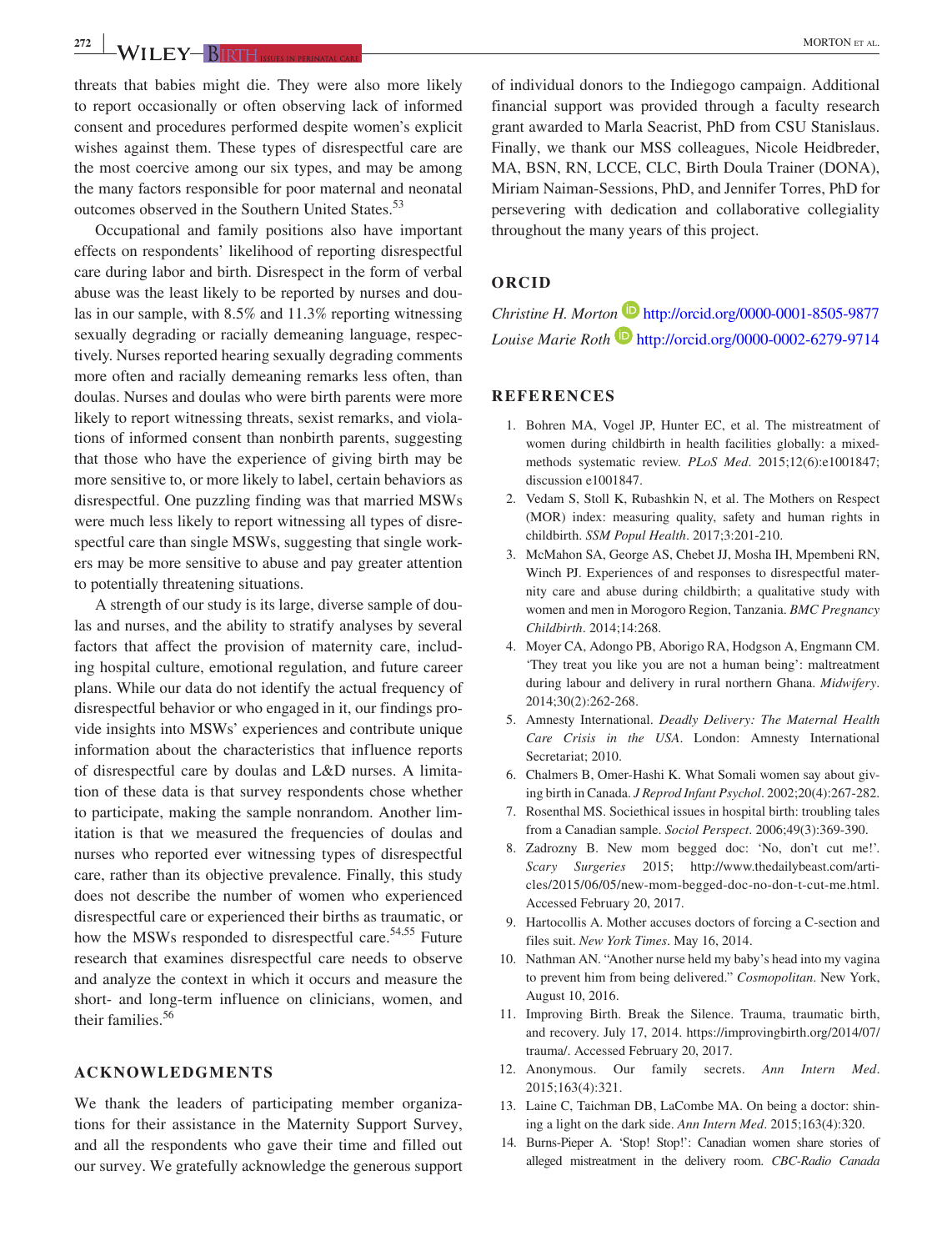2016; [http://www.cbc.ca/news/health/child-birth-mistreatment-com](http://www.cbc.ca/news/health/child-birth-mistreatment-complaints-1.3834997)[plaints-1.3834997.](http://www.cbc.ca/news/health/child-birth-mistreatment-complaints-1.3834997) Accessed November 10, 2016.

- 15. Morris T, Robinson JH. Forced and coerced cesarean sections in the United States. *Contexts*. 2017;16(2):24‐29.
- 16. White Ribbon Alliance. *Respectful Maternity Care: The Universal Rights of Childbearing Women*. Washington, DC: White Ribbon Alliance; 2011.
- 17. d'Oliveira AF, Diniz SG, Schraiber LB. Violence against women in health-care institutions: an emerging problem. *Lancet*. 2002;359(9318):1681‐1685.
- 18. Mannava P, Durrant K, Fisher J, Chersich M, Luchters S. Attitudes and behaviours of maternal health care providers in interactions with clients: a systematic review. *Global Health*. 2015;11:36.
- 19. Forssen AS. Lifelong significance of disempowering experiences in prenatal and maternity care: interviews with elderly Swedish women. *Qual Health Res*. 2012;22(11):1535‐1546.
- 20. Erdman J. Bioethics, human rights, and childbirth. *Health Hum Rights*. 2015;17(1):E43‐E51.
- 21. Goer H. Cruelty in maternity wards: fifty years later. *J Perinat Educ*. 2010;10(3):33‐42.
- 22. Esposito NW. Marginalized women's comparisons of their hospital and freestanding birth center experiences: a contrast of inner-city birthing systems. *Health Care Women Int*. 1999;20(2):111‐126.
- 23. Vedam S, Stoll K, Martin K, et al. The Mother's Autonomy in Decision Making (MADM) scale: Patient-led development and psychometric testing of a new instrument to evaluate experience of maternity care. *PLoS ONE*. 12(2):e0171804.
- 24. Hodges S. Abuse in hospital-based birth settings? *J Perinat Educ*. 2009;18(4):8‐11.
- 25. Hulton LA, Matthews Z, Stones RW. Applying a framework for assessing the quality of maternal health services in urban India. *Soc Sci Med*. 2007;64(10):2083‐2095.
- 26. Hall WA, Tomkinson J, Klein MC. Canadian care providers' and pregnant women's approaches to managing birth: minimizing risk while maximizing integrity. *Qual Health Res*. 2012;22(5):575‐586.
- 27. Kitzinger S. *Birth Crisis*. New York, NY: Routledge; 2006.
- 28. Getahun D, Strickland D, Lawrence JM, Fassett MJ, Koebnick C, Jacobsen SJ. Racial and ethnic disparities in the trends in primary cesarean delivery based on indications. *Am J Obstet Gynecol*. 2009;201(4):422.e421‐422.e427.
- 29. Braveman P, Egerter S, Edmonston F, Verdon M. Racial/ethnic differences in the likelihood of cesarean delivery, California. *Am J Public Health*. 1995;85(5):625‐630.
- 30. Bryant AS, Worjoloh A, Caughey AB, Washington AE. Racial/ethnic disparities in obstetric outcomes and care: prevalence and determinants. *Am J Obstet Gynecol*. 2010;202(4):335‐343.
- 31. Holdt Somer SJ, Sinkey RG, Bryant AS. Epidemiology of racial/ ethnic disparities in severe maternal morbidity and mortality. *Semin Perinatol*. 2017;41(5):258‐265.
- 32. Jou J, Kozhimannil KB, Johnson PJ, Sakala C. Patient-perceived pressure from clinicians for labor induction and cesarean delivery: a population-based survey of U.S. women. *Health Serv Res*. 2015;50(4):961‐981.
- 33. Morris T, Schulman M. Race inequality in epidural use and regional anesthesia failure in labor and birth: an examination of women's experience. *Sex Reprod Healthc*. 2014;5(4):188‐194.
- 34. DeSisto CL, McDonald JA, Rochat R, Diaz-Apodaca BA, Declercq E. Decision making about method of delivery on the U.S.-Mexico border. *Health Care Women Int*. 2016;37(4): 426‐443.
- 35. Morris T, Gomez A, Naiman-Sessions M, Morton CH. Paradox lost on the U.S.-Mexico border: U.S. Latinas and cesarean rates. *BMC Pregnancy Childbirth*. 2018;18(1):82.
- 36. Richland S. Birth rape: another midwife's story. *Midwifery Today Int Midwife*. 2008;85:42‐43.
- 37. Frisch EJ. 'Obstetric violence' and modern American medical jurisprudence. *Law Journal Newsletters—Medical Malpractice Law & Strategy*: ALM Media Properties, LLC; 2016.
- 38. Pauly BM, Varcoe C, Storch J. Framing the issues: moral distress in health care. *HEC Forum*. 2012;24(1):1‐11.
- 39. Naiman-Sessions M, Henley MM, Roth LM. Bearing the burden of care: emotional burnout among maternity support workers. In: Kronenfeld JJ, ed. *Health and Health Care Concerns Among Women and Racial and Ethnic Minorities (Research in the Sociology of Health Care)*. Vol 35. Bingley, UK: Emerald Publishing Limited; 2017:99‐125.
- 40. Morton CH, Clift EG. *Birth Ambassadors: Doulas and the Re-Emergence of Woman-Supported Birth in America*. Amarillo, TX: Praeclarus Press; 2014.
- 41. McHugh MD, Lake ET. Understanding clinical expertise: nurse education, experience, and the hospital context. *Res Nurs Health*. 2010;33(4):276‐287.
- 42. Jarvinen T, Eklof N, Salminen L. Factors related to nursing students' readiness to enter working life—a scoping literature review. *Nurse Educ Pract*. 2018;29:191‐199.
- 43. Schofield L, Rice Simpson K, Adkins-Bley K, Wilson J, Brennan KJ. *Guidelines for Professional Registered Nurse Staffing for Perinatal Units*. Washington, DC: Association of Women's Health, Obstetric and Neonatal Nurses (AWHONN); 2010.
- 44. Declercq ER, Sakala C, Corry MP, Applebaum S, Herrlich A. *Listening to Mothers III: Pregnancy and Childbirth*. New York, NY: Childbirth Connection; 2013.
- 45. Roth LM, Heidbreder N, Henley MM, et al. *Maternity Support Survey: A Report on the Cross-National Survey of Doulas, Childbirth Educators and Labor and Delivery Nurses in the United States and Canada*. 2014. Accessed June 30, 2018. [https://](https://maternitysurvey.wordpress.com/) [maternitysurvey.wordpress.com/](https://maternitysurvey.wordpress.com/)
- 46. Schutte N, Malouff J, Hall L, et al. Development and validation of a measure of emotional intelligence. *Personality Individ Differ*. 1998;25:167‐177.
- 47. American College of Obstetrics and Gynecology (ACOG). ACOG Committee Opinion No. 390, December 2007. Ethical decision making in obstetrics and gynecology. *Obstet Gynecol*. 2007;110(6):1479‐1487.
- 48. Beck CT, Gable RK. A mixed methods study of secondary traumatic stress in labor and delivery nurses. *J Obstet Gynecol Neonatal Nurs*. 2012;41(6):747‐760.
- 49. Epstein EG, Hamric AB. Moral distress, moral residue, and the crescendo effect. *J Clin Ethics*. 2009;20(4):330‐342.
- 50. Lyndon A, Sexton JB, Simpson KR, Rosenstein A, Lee KA, Wachter RM. Predictors of likelihood of speaking up about safety concerns in labour and delivery. *BMJ Qual Saf*. 2011;21:791‐799.
- 51. Cohen JJ, Gabriel BA, Terrell C. The case for diversity in the health care workforce. *Health Aff (Millwood)*. 2002;21(5):  $90 - 102$ .